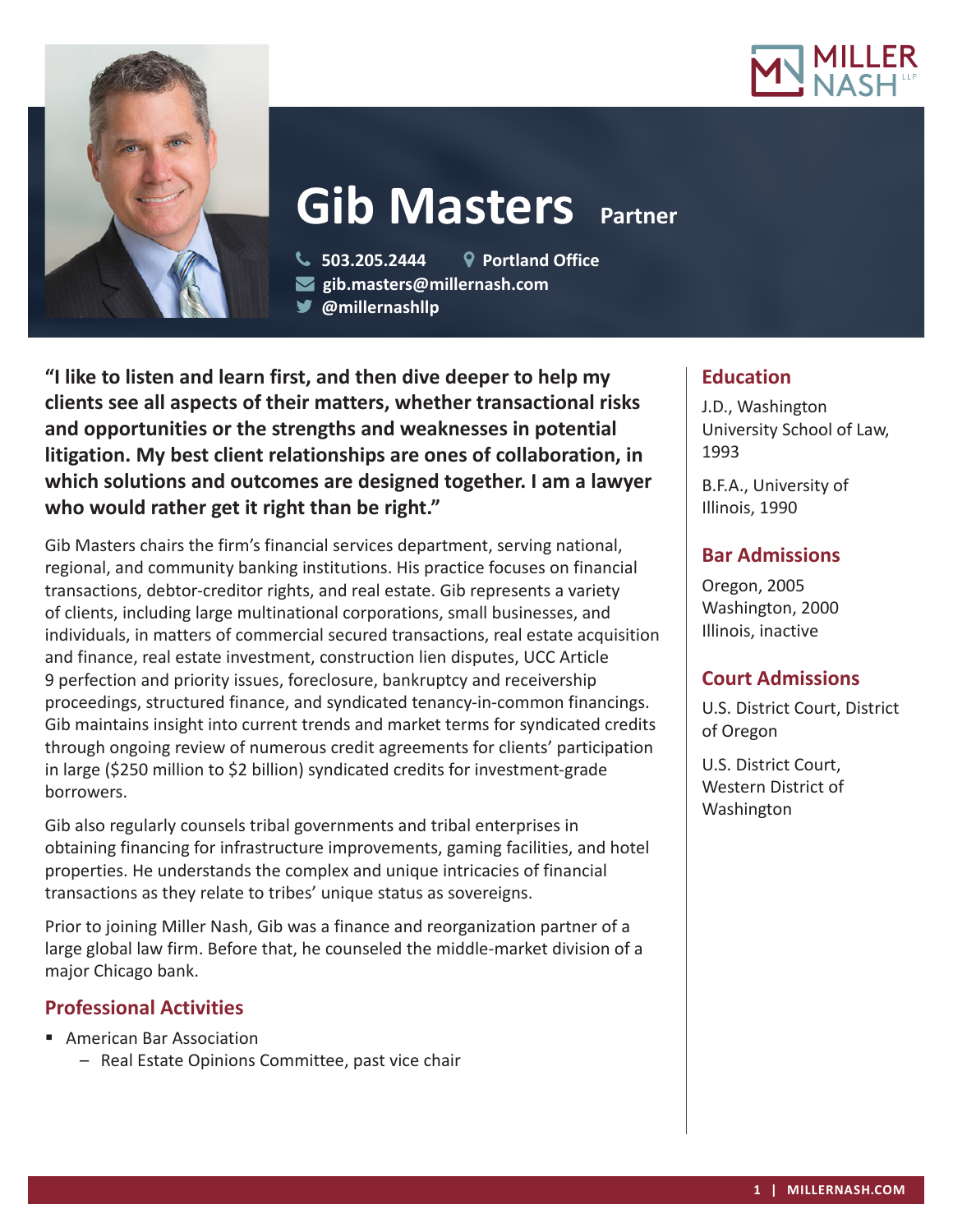

## **Representative Experience**

#### **Workouts, Foreclosures, Receiverships, & Bankruptcy**

- Represented a public company to recover funds that were inadvertently wired in excess of the amounts owed. Reviewed and analyzed conflicting reports and spreadsheets from the transferee to develop a theory to contradict the transferee's defenses of reliance and lack of knowledge.
- Represented lender in connection with a collection of multiple loans secured by multiple warehouse rental properties.
- Counsel to the unsecured creditors committee in Blue Heron Paper bankruptcy.
- Assisted bank in identifying check-kiting scheme and resolved the matter without any loss for the bank.
- Obtained full recovery for secured bank lender on equipment that was sold to shell company and subsequently refinanced by unsuspecting finance company.
- Represented lender in contested receivership action involving a partially completed office building.
- Counseled lender in several strip mall receiverships.

#### **Timber & Agricultural Financing**

- Represented the collateral agent and lead lender on \$214 million credit facilities to a Northwest timber company.
- Represented the agent and lead lender on \$200 million credit facilities for a Northwest timber and wood products company. The collateral consisted of timber and mill properties in three states.
- Represented the agent and lead lender on \$70 million term and revolving credit facilities to agricultural co-op.
- Counseled lender in \$15 million revolving and term loans to fruit company.
- Represented the agent and lead lender on \$230 million credit facilities to a Northwest timber company.
- Represented a bank in connection with a \$40 million loan to a West Coast timber company.

#### **Tribal Financing**

- Counseled tribe on a \$625 million revolving and term credit facilities for expansion of a gaming and hotel property.
- Counseled tribe on a \$39 million construction loan facility for expansion of a gaming and hotel property.
- Counseled tribe on a \$500 million revolving credit facility.
- Counseled tribe on an \$8.5 million construction loan facility for sewer system.
- Counseled tribe on a tax revenue loan.
- **Counseled bank on a loan to tribal enterprise secured by specified tax revenues.**

#### **Borrower Financing**

- Represented a Seattle public company in connection with its \$500 million revolving credit facility.
- Counseled a large family-owned winery related to a \$275 million asset based revolving facility and \$140 million of term loans from farm credit lender
- Represented a public company retailer in connection with a \$35 million asset based loan facility.

#### **Real Estate & Construction**

- Counseled manufacturer in structuring and negotiating a complex construction loan facility to mitigate potential damages arising from use of the manufacturer's product.
- Negotiated the terms of a mezzanine debt intercreditor agreement on behalf of senior construction lenders to a cold-storage facility.
- Developed form of ground lease for public university client in advance of RFP to develop commercial property.
- Represented developer in the acquisition and sale of solar projects.